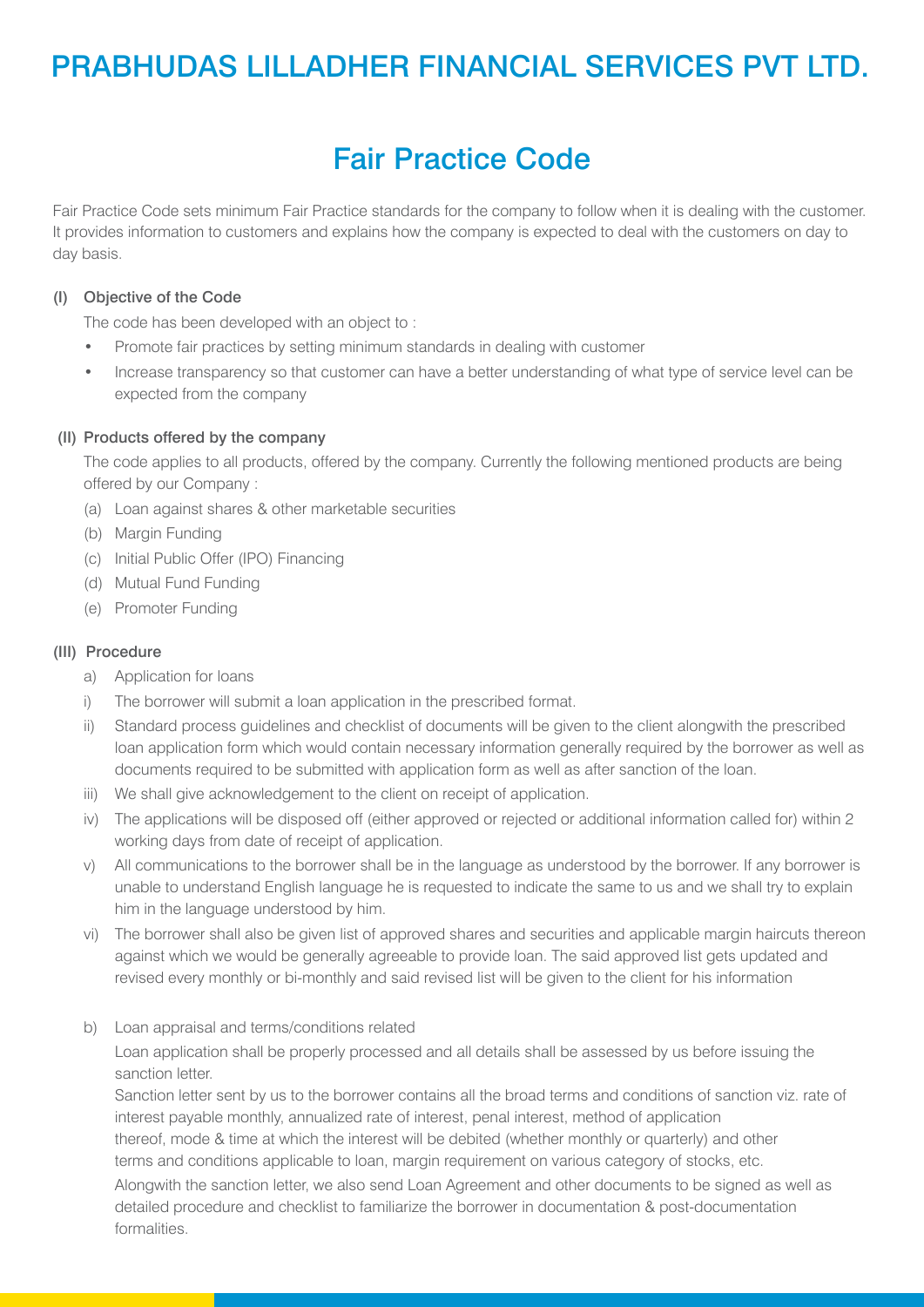The borrower shall sign the sanction letter, loan Agreement & other documents and gives his acceptance to the sanctioned terms and conditions before the loan is activated and disbursed.

 Thereafter, borrower shall be guided from time to time in completion of all necessary documentation and security creation formalities.

c) Interest related

 We generally follow an interest rate structure taking into account relevant factors such as cost of funds, margin and risk premium, etc and determine the rate of interest to be charged.

 Interest rate model is based on following gradation of risks and rationale for charging different rate of interest to different categories of borrowers.

| Sr.<br>No.     | Categories of<br>customers                                                     | <b>Gradation of</b><br>risk                                                                                                              | Rationale for charging differential interest rates                                                                                                                                                                                                                                                                                                                                                                                                                                                                                                                                                                                                                                                    | <b>Indicative Interest</b><br>Rate                                                                                                                                                               |
|----------------|--------------------------------------------------------------------------------|------------------------------------------------------------------------------------------------------------------------------------------|-------------------------------------------------------------------------------------------------------------------------------------------------------------------------------------------------------------------------------------------------------------------------------------------------------------------------------------------------------------------------------------------------------------------------------------------------------------------------------------------------------------------------------------------------------------------------------------------------------------------------------------------------------------------------------------------------------|--------------------------------------------------------------------------------------------------------------------------------------------------------------------------------------------------|
| 1              | Clients availing<br>Margin<br>Funding for<br>trading in<br>secondary<br>market | Risk depends<br>on number of<br>and category<br>of scrips being<br>offered as<br>security                                                | Funding is provided against security of basket of<br>pre-approved scrips with defined margins. Scrips are<br>approved based on their VAR Margin, Impact Cost,<br>Volume and other parameters, which also determine<br>the margin haircuts applicable on scrips. Hence, in this<br>case the risk is spread over basket of scrips.                                                                                                                                                                                                                                                                                                                                                                      | nterest would vary<br>between 12% p.a.<br>to 20% p.a. payable<br>monthly depending<br>upon the risk<br>perceived.                                                                                |
| $\mathfrak 2$  | Promoter's<br>Funding.                                                         | <b>Risk</b><br>depends on<br>fundamentals<br>of the scrip<br>being financed<br>and track<br>record of the<br>company and<br>the promoter | The promoters avail funds for varying needs such as<br>financing their contribution in the business, creeping<br>acquisition, take over financing etc. They hold major<br>stake in the shareholding pattern of the company. Here,<br>risk is relatively high since single scrip is offered as<br>security. To mitigate this risk, adequate higher margin<br>cut is stipulated for such scrip and we would be taking<br>upfront post dated cheques for                                                                                                                                                                                                                                                 | Interest would vary<br>between 16% p.a.<br>to 21% p.a. payable<br>monthly depending<br>upon the scrip being<br>financed                                                                          |
| 3              | Promoter's<br>Funding.                                                         | <b>Risk</b><br>depends on<br>fundamentals<br>of the scrip<br>being financed<br>and track<br>record of the<br>company and<br>the promoter | The promoters avail funds for varying needs such as<br>financing their contribution in the business, creeping<br>acquisition, take over financing etc. They hold major<br>stake in the shareholding pattern of the company. Here,<br>risk is relatively high since single scrip is offered as<br>security. To mitigate this risk, adequate higher margin<br>cut is stipulated for such scrip and we would be taking<br>upfront post dated cheques for payment of interest<br>and principal amount as additional collateral. We also<br>get reasonable amount of data for carrying out due-<br>diligence of past financials and future business plans of<br>the company, which is offered as security. | Interest would vary<br>between 16% p.a.<br>to 21% p.a. payable<br>monthly depending<br>upon the scrip being<br>financed                                                                          |
| $\overline{4}$ | Loan against<br>shares to<br>borrowers<br>other than the<br>promoter.          | <b>Risk</b><br>depends on<br>fundamentals<br>of the scrip<br>being financed<br>and track<br>record of the<br>borrower                    | Loans amount sought by many borrowers in this<br>category are small and are against security of multiple<br>scrips. Risk is considered low in such cases.<br>Risk is considered high if borrower wants funding<br>against one scrip.<br>The single scrip being financed is assessed in detail<br>with regard to Mcap, profitability, financial & valuation<br>ratios, volume traded, etc. as well as ascertain the<br>past track record of the borrower. To mitigate the risk,<br>adequate higher margin cut is stipulated on scrips and<br>we take upfront post dated cheques for payment of<br>interest and principal amount as additional collateral.                                              | Interest rate 15% p.a.<br>to 21% p.a. payable<br>monthly depending<br>upon whether we<br>are funding against<br>security of multiple<br>scrips or single scrip<br>and risk perceived<br>thereon. |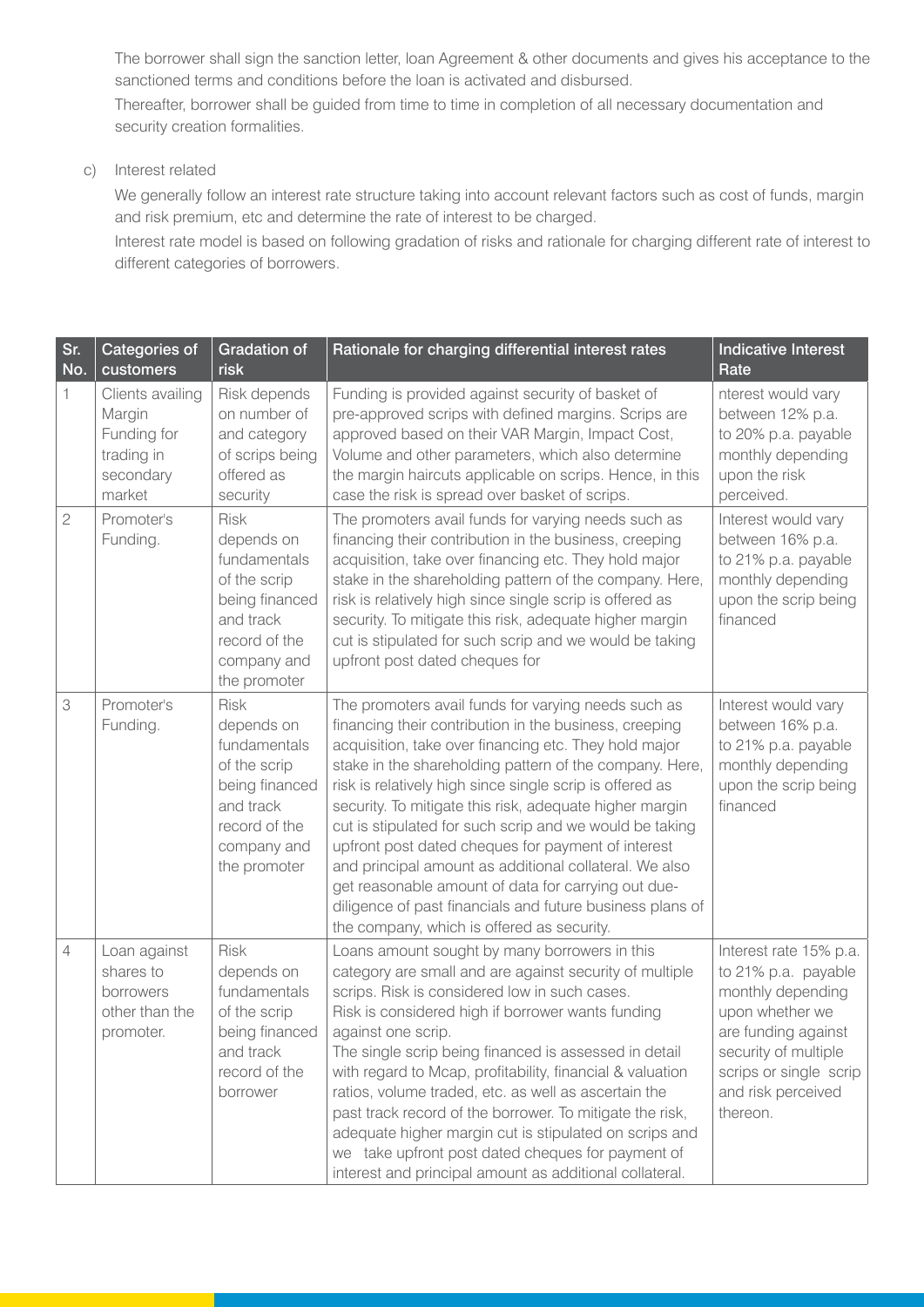The rate of interest and approach of gradation of risk and rationale for charging different rate of interest to different categories of borrowers shall be disclosed in the application form and in the sanction letter and also be on the web-site of our company (www.plfinserv.com) and shall be updated whenever there is a change in the rates of interest.

 Rate of Interest charged is generally payable on monthly basis which is mentioned in the sanction letter. Annualized rate is also indicated in the sanction letter.

#### (d) Disbursement of sanctioned loans

 After documentation formalities are completed, the sanctioned loan shall be disbursed against pledge / lien of approved shares and securities and after applying applicable margin haircuts on the pledged securities. Eligible disbursement amount shall be made to borrower's bank account as per his request.

 To avail Margin Funding, borrower has to open account with NBFC, provide a set of documents and enter into an agreement. Client also has to open a Bank a/c with one of the designated banks – currently it is only ICICI bank - and give POA to us to operate this account. Client also needs to open depository a/c with PL DP division jointly with us and give POA to NBFC. Thereafter client has to deposit margin money in his designated bank account or transfer approved / permitted securities in his designated DP a/c based on which we provide limits to the borrower to purchase approved securities from the secondary market thru our designated broker. We make disbursements to the borrower's ICICI POA bank A/c. and thereafter using the POA given by the borrower we transfer the disbursed amount to the designated broker thru whom the borrower purchased the securities. Similarly on sell of any securities, the broker will credit the borrower's ICICI POA A/c. and we shall by using the POA given by the borrower, debit the borrower's ICICI POA A/c. and credit his loan account as repayment of our the outstanding loan from time to time. The shares and securities purchased by the borrower through our Margin Funding Facility shall get deposited in the DP POA Account mentioned above. Further, we shall, by using the POA and on behalf of the borrower, shall execute and give delivery instructions to give delivery of the shares sold by the borrower to the broker

- (e) Post disbursement related
- i) We shall send letters or notice or e-mails to the borrower in the language as understood by the borrower of any change in the terms and conditions including disbursement schedule, interest rates, penal charges, security margins, etc.
- ii) Any change in interest rates and charges shall be effected only prospectively. This aspect is also being mentioned in the sanction letter being issued to the client, which is treated as part of loan agreement.
- (f) Recovery related
- i) Decision to recall / accelerate payment or performance shall be in consonance with the clauses in loan agreement.
- ii) Margin Calls Client is always expected to maintain certain minimum percentage called maintenance level. When loan advanced exceeds certain percentage of the gross holding value, Margin Call is generated and communication is sent to the borrower thru e-mail as to how much cash or stock margin he/she needs to give or how much stocks or how much value of stocks he/she needs to sell to restore his margin position in his loan account. Margin Call levels will be defined in the sanction letter issued to the borrower
- iii) Sale of Securities When loan advanced exceeds sell trigger value then we send a SELL MODE e-mail to the client and provide him further time upto 2 p.m. on next day to provide necessary cash/stock margin or to sell the stocks and if the borrower does not take any action then we have the discretion and right to sell the stocks and recover the amount of loan advanced. Also if any borrower is in margin call for a reasonably long time and does not take any action then we shall inform him that we shall take necessary sell action after such and such date and time if he does not take any action i.e for providing cash or stock margin or he does not sell stocks.
- iv) We shall release all securities on repayment of all dues or on realization of the outstanding amount of loan subject to any legitimate right or lien for any other claim we may have against borrower. If such right of set off is to be exercised, the borrower shall be given notice about the same with full particulars about the remaining claims and the conditions under which we are entitled to retain the securities till the relevant claim is settled/paid. The securities would be withheld after informing borrower full particulars about the pending claims and the conditions under which the Company is entitled to retain the securities till the relevant claim is settled.